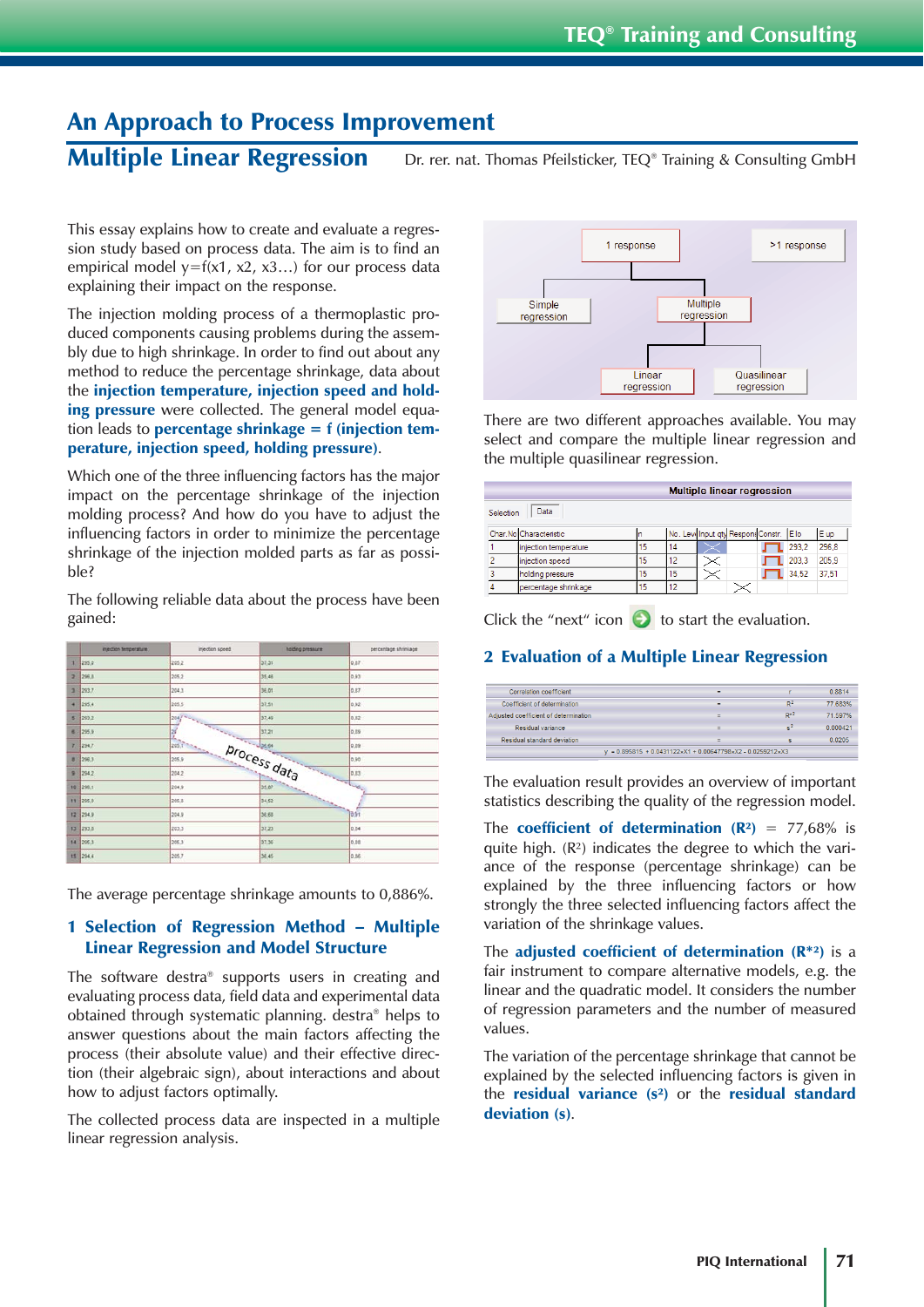# 3 Estimation of Coefficients (Estimation of Parameters)

In order to calculate the regression model you estimate the minimum sum of square deviations (squared residuals). There is no regression model including a smaller sum of square deviations.

| R- # 11.553%         |          |              |                | M. - > 11.597%      |      |         |               |
|----------------------|----------|--------------|----------------|---------------------|------|---------|---------------|
| Char Descr           | Xr.      | $^{12}$      | 3 <sub>0</sub> | 14                  | ité. | ×       | VF            |
| bercentage shrinkage | formed.  |              |                |                     |      |         |               |
|                      | Const.   | $-4,565$     | 1.872          | 3,507%              |      | 0.00491 | <b>Sellen</b> |
| inection tenperature | 331      | <b>B0240</b> | 0.00709        | 2.370 <sup>th</sup> |      | 0.00618 | 1,752         |
| injection appeal     | x2       | 0.0050       | 0.0101         | 0.433               |      | 0.632   | 1.774         |
| holding pressure     | $\infty$ | $-0.0173$    | 0.00059        | 2.629"              |      | 0.0234  | 1.072         |

After describing the responses and factors, you specify the regression coefficients (bi) and their confidence intervals (95%, confidence level)  $\mathbf{b}$ i (...). In order to evaluate the regression coefficients the software provides the respective **standard deviations**  $s_{b_i}$  **(bi)** and the t-test statistic calculated by dividing the regression coefficient by its standard deviation. In addition, there are three options available to evaluate the significance. The program highlights the t-test statistic with a superscript star, offers a bar chart with the three usual significance levels marked by red lines and provides the **P-val**ue as an alternative.

In case the  $a = 5\%$  limit is deceeded, the respective influencing factor is considered to be significant and the corresponding bar is displayed in yellow. If even the  $a =$ 1% limit is deceeded, the corresponding bar exceeds the second red line, the software will show a red bar. The Pvalue must be less than 5% (0,05). This value indicates the residual risk to detect a significant value that is actually insignificant. Injection temperature and holding pressure prove to be significant but the injection speed is not.

The VIF values (variance inflation factor) show whether there is interdependence between the single influencing factors.

Regression models are often reduced, i.e. they are adjusted for insignificant influencing factors and their interactions accordingly. In this case the software recalculates the model and evaluates it again.

Injection temperature and holding pressure have a particularly **strong impact** on the percentage shrinkage. The reduced model shows this fact even more clearly.

| AT = 77.190%          |                  |                 |            | R <sup>43</sup> = 73.388% |           |          |       |
|-----------------------|------------------|-----------------|------------|---------------------------|-----------|----------|-------|
| Char Descri           | <b>Sec.</b>      | Britain College | <b>Bar</b> | 134                       | <b>TG</b> | 1/10     | VF    |
| percentage shrinage:  | <b>Riescappi</b> |                 |            |                           |           |          |       |
|                       | Const            | $-4.176$        | 1.043      | 3.752%                    |           | 0.00273  | -     |
| injection temperature | $-381$           | 0.0262          | 000533     | <b>4903HH</b>             |           | 0.000364 | 1.057 |
| holding pressure      | $\infty$         | $-0.0178$       | 0.00632    | 2.010                     | -         | 0.0155   | 1.057 |

 $y = -6.17574 + 0.0261521 \times X1 - 0.0178006 \times X3$ 

By raising the injection temperature by 1°C the percentage shrinkage increases by about 0,026% and raising the holding pressure by 1MPa means reducing the percentage shrinkage by about 0,018%.

### 4 Model Evaluation

#### *4.1 Model Significance*

The F-test analyzes whether the influencing factors (coefficients) have a joint significant impact on the response and do not affect it individually as explained in section 3 about the t-test of coefficients. In case the null hypothesis is rejected (red), at least one factor is significant.

| $\alpha_1$    | $81 - 31 - 44 + 8$        | is the figure of the advance of the advance of the contract of the contract is an inter- |               |
|---------------|---------------------------|------------------------------------------------------------------------------------------|---------------|
| $\alpha$      | S.A.I.Nr gl mast 14.7.  d |                                                                                          |               |
| <b>herman</b> | <b>Brand</b>              | <b>STREAM CALLAS</b><br>week                                                             | Tool statemen |
| $0 + 1 - 4$   | --                        | 119                                                                                      |               |
| 111%          | -                         | 8.27                                                                                     |               |
| 11114         |                           | 1138                                                                                     |               |
| Test rends    |                           | <b>But her allows may but a hour in a little.</b>                                        |               |

#### *4.2 Model Fit – Linearity F-test (LoF)*

In order to evaluate a model, you use a linearity F-test based on the analysis of variance in addition to the coefficient of determination and the significance t-test. The linearity F-test is also referred to as lack-of-fit test (LoF) and helps to analyze the fit of the model. However, the test requires several observations of identical process adjustments and thus it is particularly important for planned experimental data.

# 5 Overview through Response Surface Plot and Contour Plot



y = -485.085 + 9.23625xX1 - 7.90165xX2 - 3.76411xX3 - 0.022722xX1<sup>2</sup> +

 $0.0242253 \times X1 X2 - 0.0212555 \times X1 X3 - 0.00212439 \times X2^2 + 0.0444841 \times X2 X3 + 0.0121351 \times X3^2$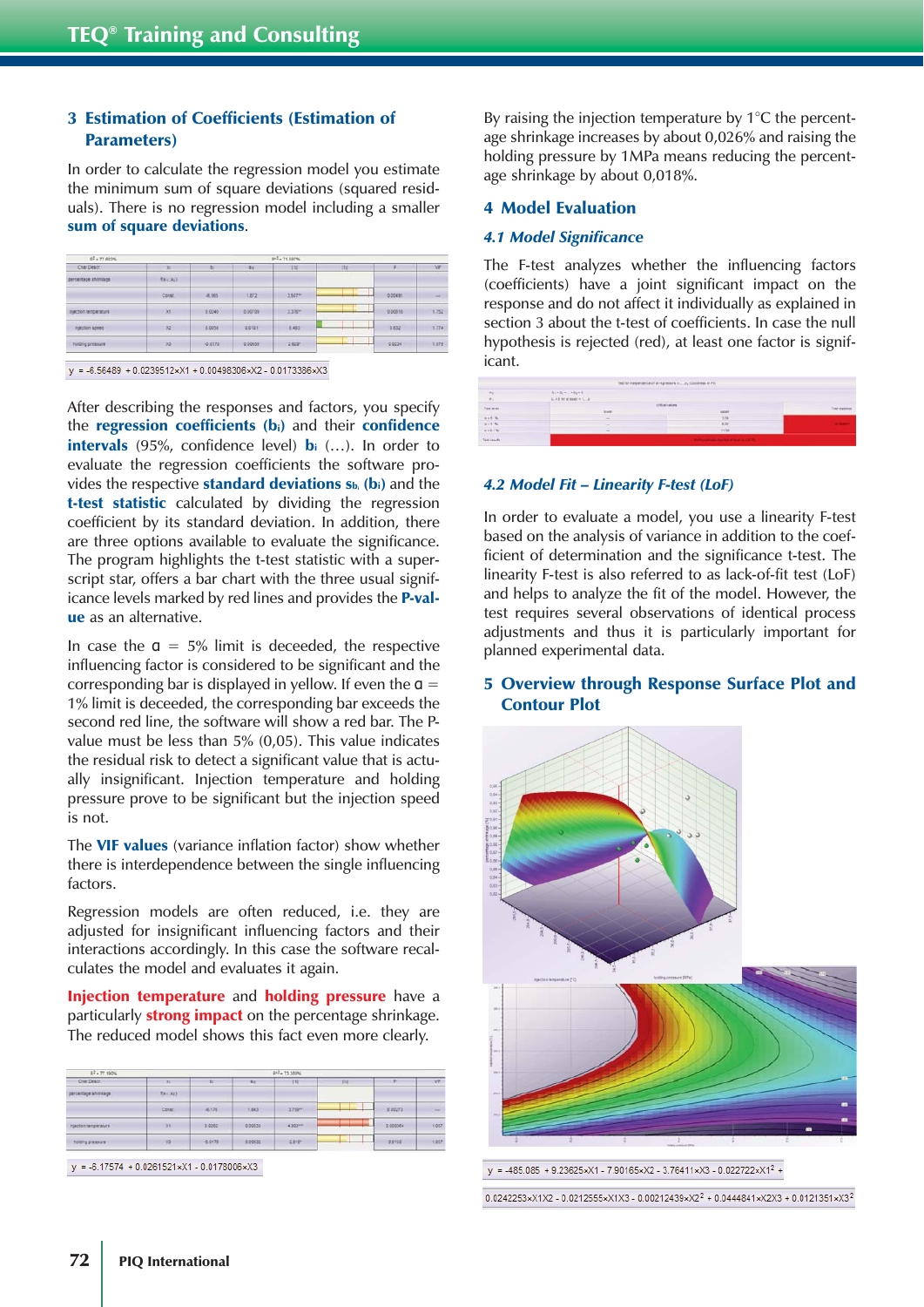The graphics show the impact of two influencing factors on the response in case the conditions of the third factor remain constant.

One of these graphics shows the 3-dimensional display of the variable before reducing the model for the quasilinear approach (interactions included). The other one projects the percentage shrinkage onto the plane spanned by the influencing factors.

Reducing the linear model leads to the following graphic:



 $y = -6.17574 + 0.0261521 \times X1 - 0.0178006 \times X3$ 

# 6 Single-factor Plots Overview:

The single-factor plots overview shows the effect of each selected influencing factor and displays the prediction value and prediction interval to be expected in case of the currently specified settings. The software forecasts a percentage shrinkage of 0,85% for the adjustment values highlighted by red lines.

# 7 Analysis of Residuals



Residuals (lat. rest, singular residuum) are the differences between the observed values (yi) and the values of the response estimated by the model  $(x_i)$ . As a result, residuals are the deviations that are not explained by the model.

The graphical analysis of residuals gives information about whether the model assumptions are fulfilled.

The upper graphic plots the residuals on the value number. Ideally, the residuals show a random distribution without any specific structure.